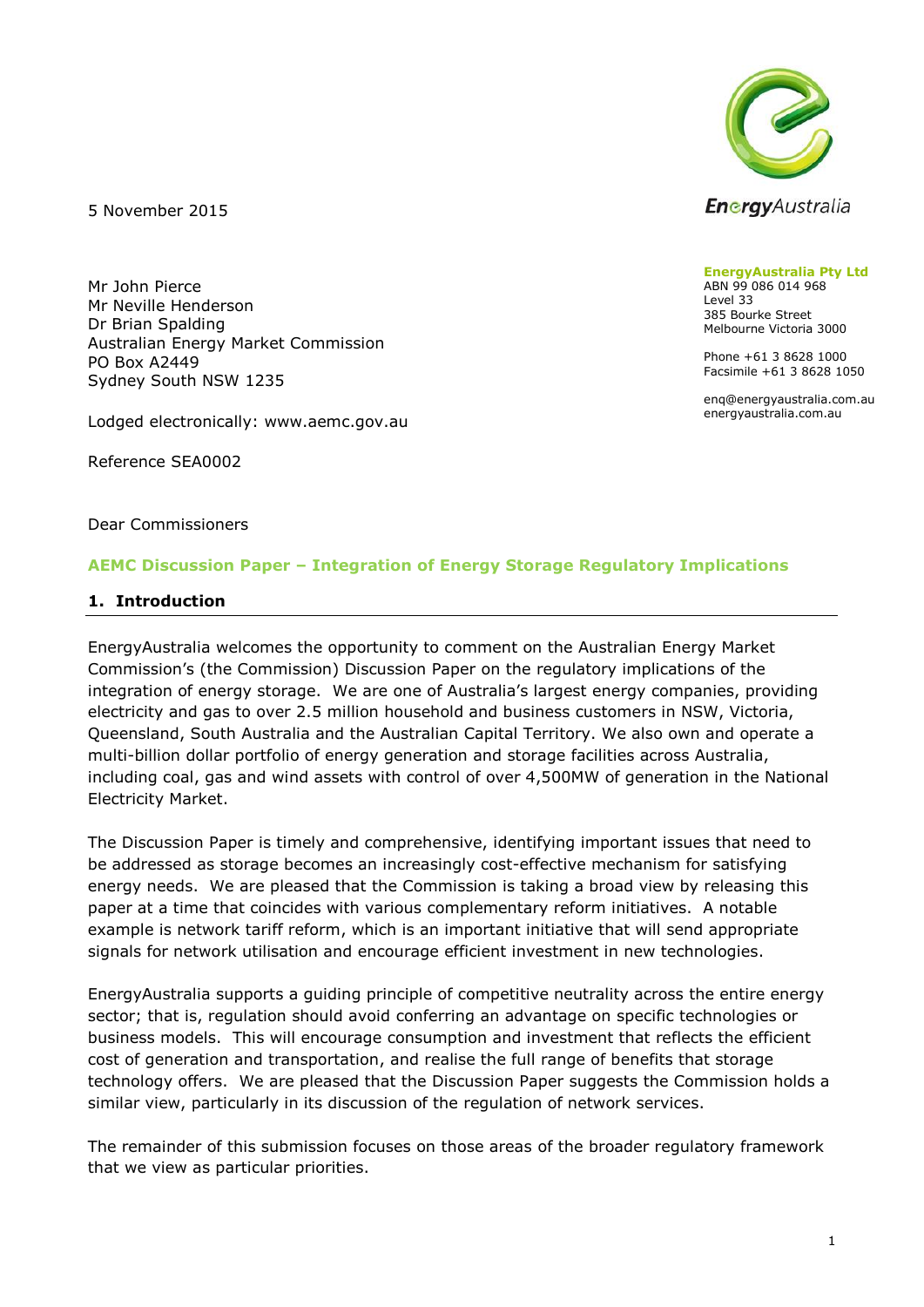### **2. Consumer protections**

The focus of the Discussion Paper is the wholesale market and the oversight of network investment. EnergyAustralia also views the regulatory framework for the sale as energy as a significant determinant of the efficiency of investment in storage technology and as a result, outcomes in the retail energy market. This is because regulation can create differences in the cost structure and commercial flexibility of different retail market participants, conferring an advantage on some that can undermine effective competition.

Section 2.2 of the Discussion Paper includes analysis of the retail authorisation framework so we take this opportunity to reiterate some of the key points we made in respective submissions to the COAG Energy Council (in its review of new products and services) and the AER (in its review of the regulation of 'innovative energy sellers').

- While regulators are seeking to adopt a proportionate regulatory response to the emergence of new business models based on the size of participants, this will potentially create significant differences in the regulatory obligations of incumbent businesses and those of new market entrants. This will also lead to differences in cost structures between competing market participants where the objective should be a level playing field. For example, the current regulatory framework limits retailers' commercial flexibility to recover costs or manage risk – particularly in areas such as billing and disconnections, which have very detailed requirements with regard to timing and content.
- Maintaining an appropriate level of customer protections, irrespective of the mechanism through which customers obtain energy, is important. The following minimum consumer protections should apply to the sale of energy, irrespective of how it is sold:
	- $\circ$  Clarity of terms and conditions energy sellers should be required to provide a clear statement of the terms and conditions of their commercial arrangement with customers (including pricing, effective interest rates and repayment terms) and to obtain explicit informed consent to offer or vary arrangements.
	- $\circ$  Privacy obligations, noting that a small business with an annual turnover of \$3 million or less is a small business operator and so not covered by the Privacy Act under the current Australian Privacy Principles.
	- $\circ$  Specific obligations to manage hardship and the appropriate handling of debt in line with energy retailers' current obligations.
	- $\circ$  Limitations on the ability of energy sellers to recover unbilled amounts beyond a prescribed timeframe (i.e. restrictions on backbilling).
	- $\circ$  Prohibitions on disconnections, including appropriate arrangements for life support customers and obligations to follow certain procedures – such as a positive obligation to ensure there is continuity of supply – prior to disconnecting the service.
	- $\circ$  Access to alternative dispute resolution mechanisms, such as Ombudsman schemes and the subsequent need to ensure that complaints are registered against the appropriate entity (i.e. complaints against an 'innovative' seller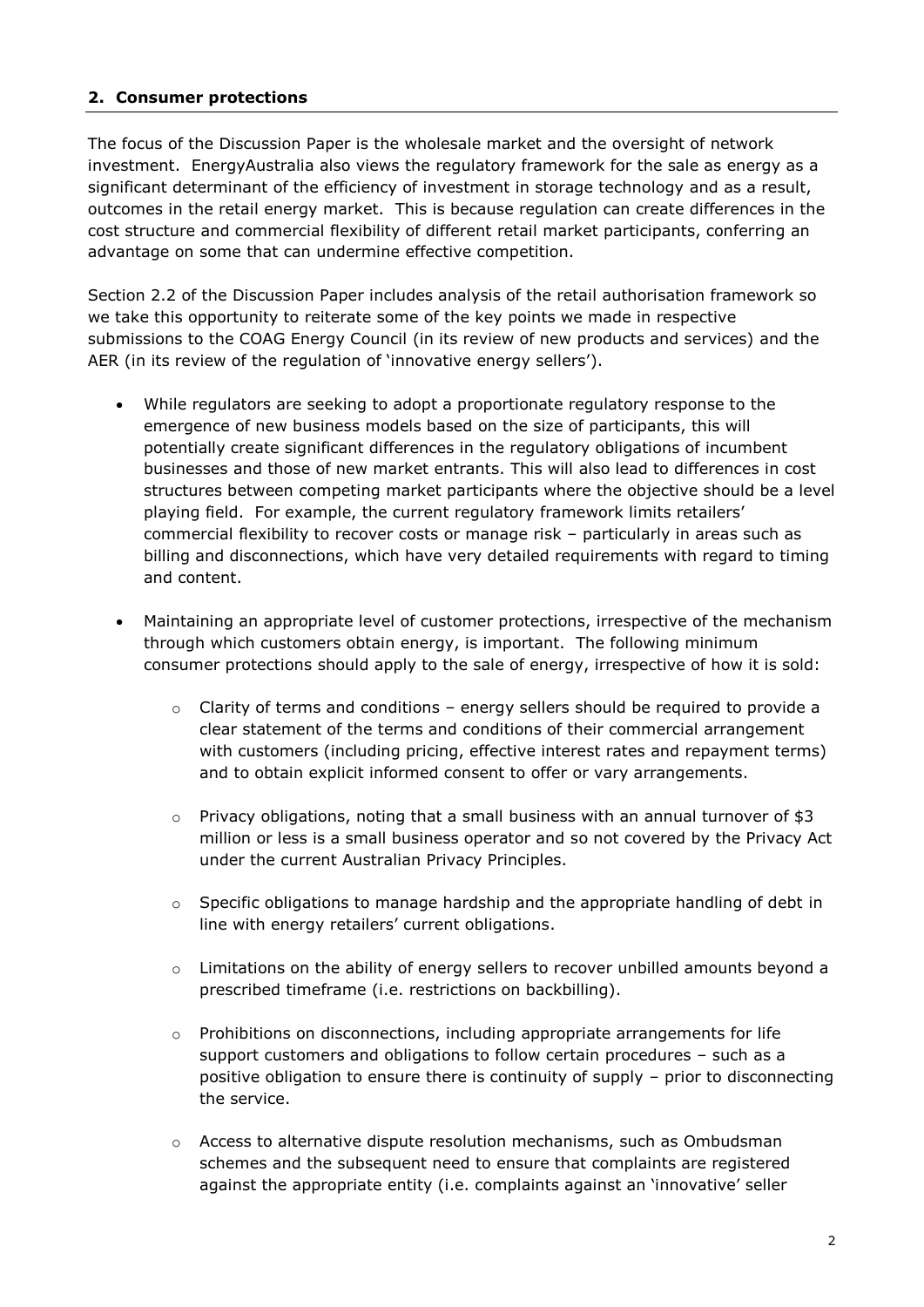should not be recorded as complaints against the authorised retailer).

- o Maintenance of records and obligations to provide customers and authorised third parties with access to consumption data (i.e. to mirror the recent Commission decision to facilitate customer access to data).
- Formal reporting requirements should be applied to new service and product providers to assist policy makers and regulators understand changing market dynamics and the scale of new activities. This would facilitate the ongoing assessment of their significance and the extent of effective competition in retail markets.
- The Commission should expand its definition of the market (in its annual reviews of retail competition, for example) to include alternative sellers and other forms of retail offerings. The limited definition used to date is likely to reflect the lack of reliable information about the scale and form of alternative sellers and will become an increasingly significant analytical gap in the future.

We have previously stated that the outcome of the AER's review of 'innovative energy sellers' from earlier this year has the potential to discriminate in favour of particular technologies and business models. Therefore, we continue to await both its outcome and that of the COAG Energy Council's review of new products and services with keen interest.

The AER's approach to the regulation of the sale of energy will influence the incentive structure of different business models. In the context of storage, this includes the volume of electricity that aggregators might access and offer back into the wholesale market, the volume available to networks in the provision of network services, and the network capacity required to manage the two-way flow of energy. We favour a guiding principle of competitive neutrality across the entire sector as this will encourage efficient consumption and investment decisions, rather than implicitly subsidising some technologies or business models.

#### **3. Parallels with the competition in metering review**

The Discussion Paper rightly draws parallels with the Commission's process to promote competition in the provision of metering services. In particular, EnergyAustralia and other retailers have consistently argued for precise definitions and the separation of monopoly network services and potentially contestable services. As such, the Commission's Final Determination and approach to promoting effective competition in metering services – in areas such as the clear distinction between monopoly and competitive services, and the need for effective ring-fencing, for example – can provide a template for the regulation of storage.

An example of the importance of precise definitions in the metering content is the concept of 'network devices'. The Commission's proposed definition is wide ranging and these devices are a mechanism through which distributors can provide or on-sell services to customers, even if it is incidental to the provision of network services supporting the safe, secure and reliable operation of the network. We argued that these services should be provided by parties operating under competitive arrangements.

Similarly, the Energy Retailers Association of Australia (ERAA) argued in its submission that the allowance of 'incidental' services to the provision of network services that support the safe, secure and reliable operation of the network will interfere with competition and the competitive market. It supported the position taken by the Commission in the Additional Consultation Paper to ensure that the National Electricity Rules should prohibit network service providers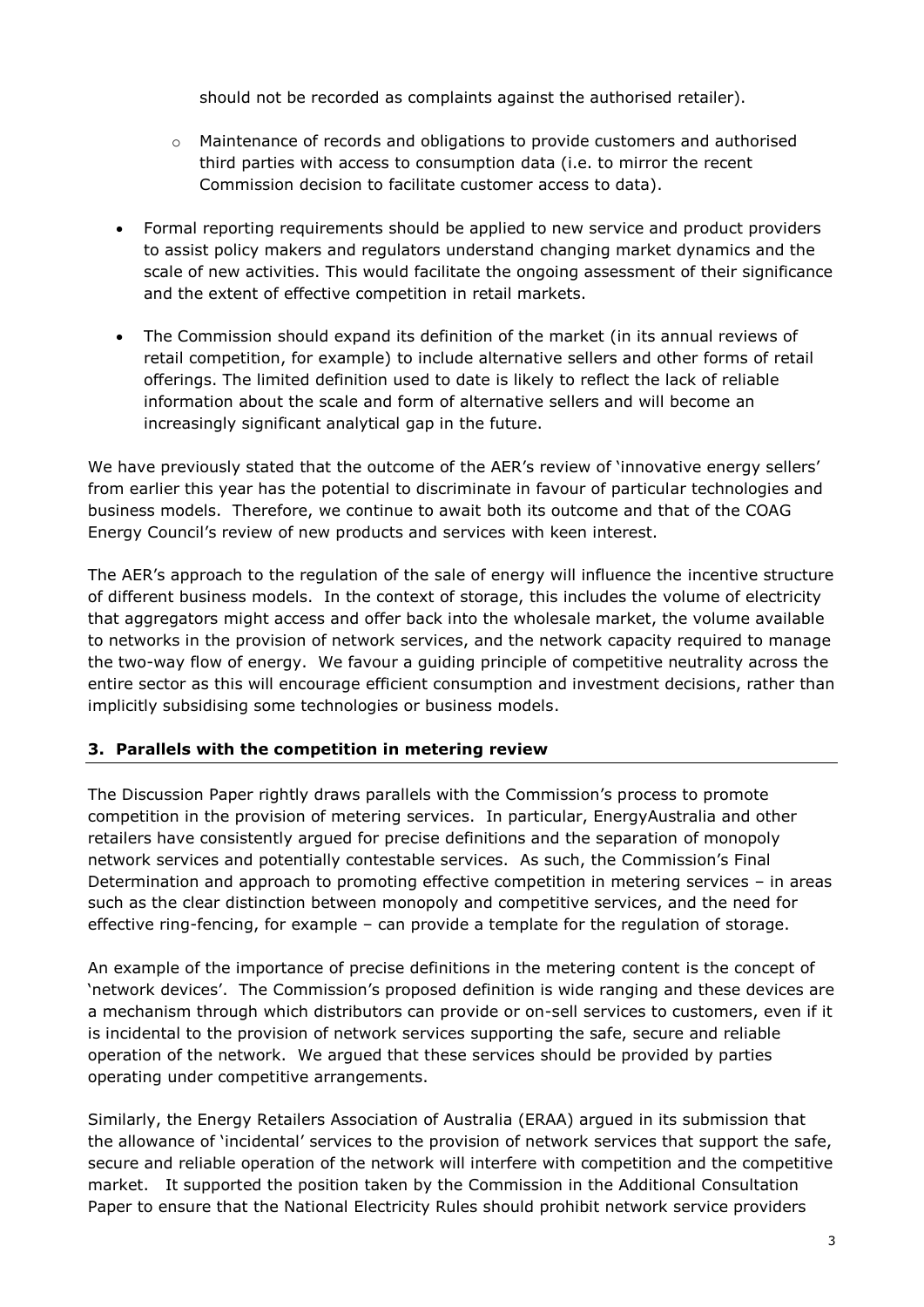from using network devices to provide or on-sell services to third parties. The ERAA recommended application of a civil penalty provision to the revised rule to ensure no competitive advance is abused by a distribution business.

Recognition of the shifting boundaries between what were previously considered monopoly services but are now competitive due to technological development is relevant across all elements of the energy supply chain. This is considered in more detail in the following sections.

## **4. Network connections and control**

EnergyAustralia welcomes the Commission's focus on the process for connecting storage systems to distribution networks and the potential for technical requirements to act as a barrier to entry, irrespective of the need to maintain safe and reliable network operations. The Commission also notes that distribution networks must publish information on their websites relating to the specifics of connecting to their individual networks. In our experience (with the installation of solar facilities, for example), there are notable differences between networks, not just in terms of their requirements but also their approval processes, including timeframes. This creates uncertainty, adds to overall connection costs and / or acts to discourage connections.

Therefore, we agree with the Commission's observation that the standardisation of technical requirements for the connection of storage capability to distribution networks will simplify the connection processes. Standardisation should also extend to the assessment and approval process in order to reduce the administrative burden of connections. An effort should also be made to ensure that the process of connection is streamlined, cost effective for the customer and carried out in a timely manner.

The Discussion Paper also raises the issue of control of storage devices, identifying three possible models (consumer-controlled, retailer-controlled and network-controlled). As the Commission notes, the optimal model is that which is best able to capture system-wide benefits. EnergyAustralia agrees with the AER's view, put forward in its submission to the Commission's Demand Management Incentive Scheme (DMIS) rule determination that parties other than distributors are better placed to derive the full range of additional benefits that storage can enable.

In particular, we agree that while distributors can employ load control devices to manage network issues, retailers can also provide such devices to procure load control from customers to manage both network and wholesale market issues. Retailers are best placed to offer control solutions to customers that complement their broader service offerings, and generate benefits for networks (and for which they are prepared to pay) and across the entire supply chain. The retailer controlled model could be supported by a regulatory obligation for retailers to liaise with networks as they develop storage service offerings. We expect the respective commercial incentives of all parties will be sufficient to realise the full suite of market benefits through negotiated contracts.

#### **5. Classification of network services**

The Commission notes that batteries can be used to manage the provision of network services in some instances, improving its performance and potentially removing the need for system augmentation. We agree with the Commission's concerns about the current uncertainty in the classification of storage as a distribution service and the subsequent need for clarity. We also note the discretion available to the AER, which can further contribute to uncertainty for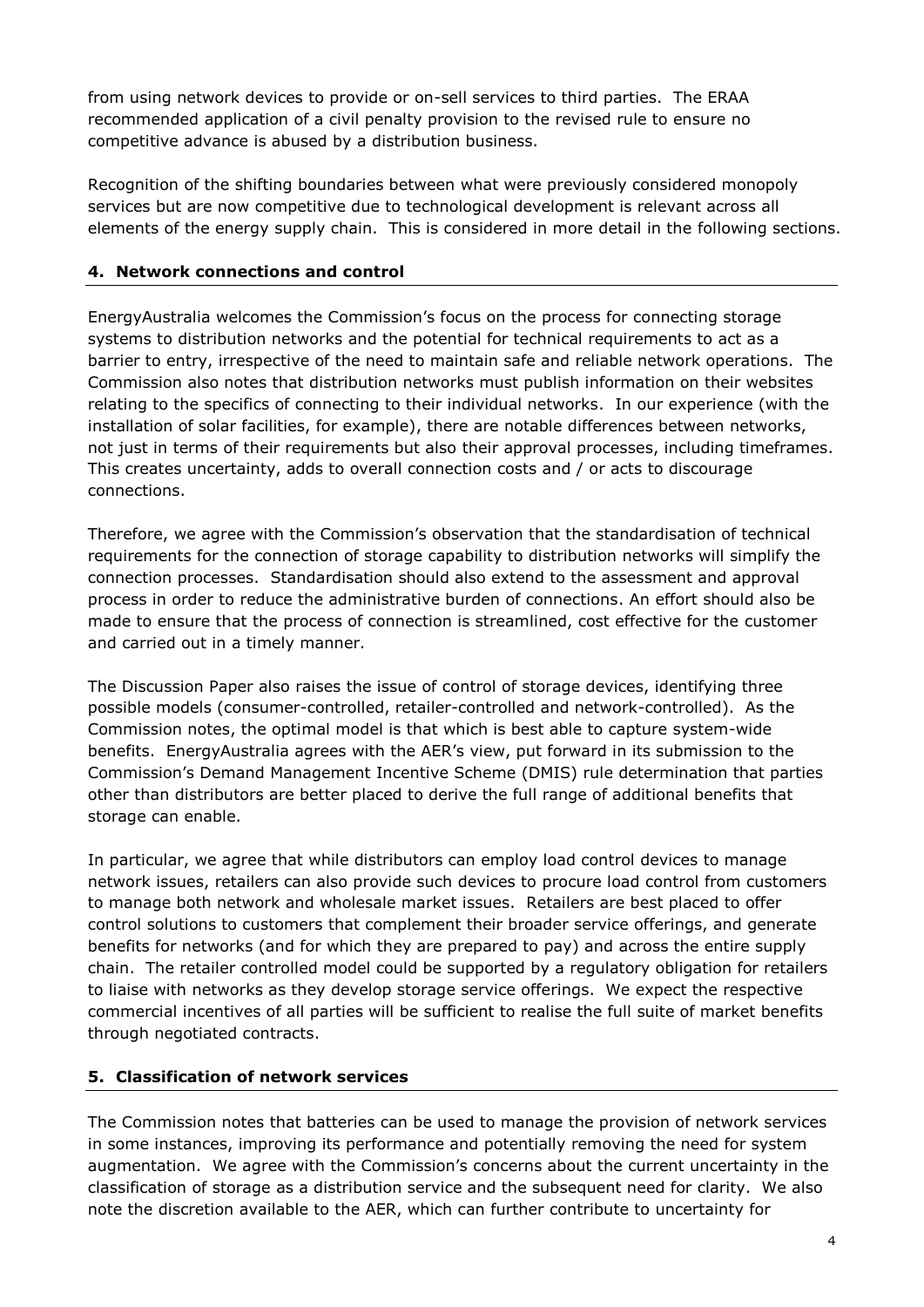incumbent and prospective market participants as they consider the environment in which they might intend to invest. Therefore, we recommend the AER develop and then adhere to definitive guidelines for the classification of services.

We acknowledge that this is challenging in an environment of rapid technological change. The emergence of cost effective storage challenges the traditional definition of network boundaries, creating challenges for economic regulators in their classifications and in the assessment of network expenditure proposals. There is no easy solution for the AER, who must assess network expenditure proposals and identify the most economically efficient solution out of a number of potential solutions that may differ significantly.

It is important that the National Energy Law and National Energy Rules do not distort the revenue determination process in favour of particular network solutions. As the Commission notes, this can occur in a number of ways, including the ability to incorporate investment in a regulated asset base, and the certainty (and magnitude) of rates of return on more conventional network augmentation solutions. These challenges highlight the need to incorporate adequate stakeholder consultation in network planning processes and regulatory investment tests for transmission and distribution as a mechanism for addressing the commercial incentives of networks. As mentioned above, measures to promote competition in metering and storage services are complemented by other initiatives, such as the requirement for networks to implement more cost reflective tariffs and the decoupling of volumes and network profits.

EnergyAustralia recommends that distribution networks should be required to publish regular information on network constraints and network planning strategies to enable third parties to consider non network solutions. An example of a very useful tool that serves a similar purpose – and which consolidates important data from a diverse range of sources – is the Australian Renewable Energy Mapping Infrastructure (AREMI) project, which is being developed by National ICT Australia (NICTA) with funding from the Australian Renewable Energy Agency to share mapping data and information on emerging network constraints.<sup>1</sup>

Finally, there is merit in reviewing elements of the regulatory investment test for distribution to determine whether it remains valid as the cost of alternative technologies is falling. We recommend review of the \$5 million materiality threshold and also refer to the AER's suggestion in its submission to the Commission on demand management incentive scheme rule changes that it should be extended to also capture network replacements.

# **6. Ring-fencing**

 $\frac{1}{1}$ 

We agree with the Commission's concerns about the problems with respect to competitive neutrality in the provision of storage, namely that:

- Networks could cross subsidise a competitive service from its regulated activities, which may impede competition in the competitive market.
- In the course of performing its regulated activities, networks could acquire commercially sensitive information that may provide it with an advantage in a competitive market, with metering data or load profile data as examples.

Further information is available at [http://www.uts.edu.au/research-and-teaching/our-research/institute](http://www.uts.edu.au/research-and-teaching/our-research/institute-sustainable-futures/our-research/energy-and-climate-1)[sustainable-futures/our-research/energy-and-climate-1.](http://www.uts.edu.au/research-and-teaching/our-research/institute-sustainable-futures/our-research/energy-and-climate-1)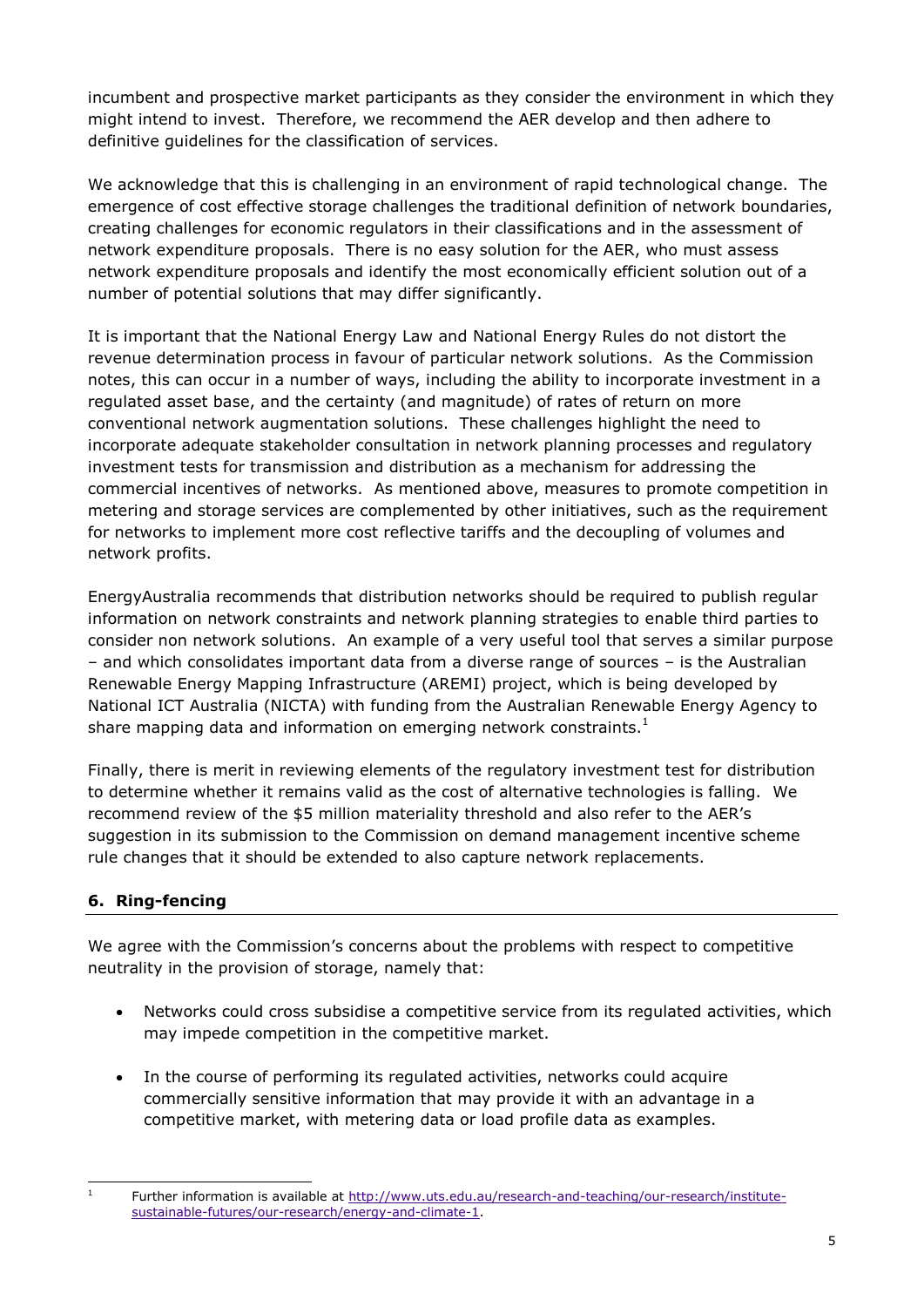Networks could restrict competition in a competitive market by restricting access to infrastructure or providing access on less favourable terms than to its affiliate.

The Commission states that it is 'broadly confident' in the ability of ring-fencing to address the first and second issue, noting that the AER has discretion as to the type and strength of separation it would require between regulated and non-regulated activities. However, it notes that the third situation is more problematic and ring-fencing must be 'sufficiently strong'; it cites the structural separation between generation and retail, and network services that was the foundation of the current National Electricity Market, as a clear parallel.

As we noted in our submission to the Commission's DMIS rule determination, there are inherent risks in maintaining competitive neutrality a party is not just competing to provide a service but where they (or a closely related partner) is also the procurer of a service and / or holds important information. The Commission itself notes that transmission businesses should not control generation assets as they would have the ability and incentive to control the network in a way that discriminates in favour of its downstream generation businesses and / or against competitors; therefore, prohibitions are necessary.

The AER's proposed review of ring-fencing arrangements is welcome and must be sufficiently broad to capture storage and metering as similar issues arise. We also recommend the implementation of revised arrangements as soon as possible to facilitate the competitive provision of storage (and metering) services, rather than allowing some market participants to take advantage of the limitations of existing arrangements.

EnergyAustralia is less optimistic than the Commission about the effectiveness of ring-fencing in practice; it is challenging to create a ring-fencing framework that remains suitable over time and as an industry evolves in line with technological change – as the currently deficiencies in existing guidelines demonstrate.

Moreover, ring-fencing is only effective to the extent that rules are clear, that penalties are adequate and that regulators are effective in monitoring and enforcement. This may be beyond current capabilities or manageable with reasonable budgets. Once again, the same issues arise in the context of metering services and we noted above that the ERAA argued for a strengthening of penalty provisions with respect to the on-selling of services via network devices in its submissions to the Commission's rule change process to promote competition in metering.

Therefore, the Commission should ensure the AER reviews the effectiveness of different forms of ring-fencing arrangements (which can include legal separation, independent directors, non-discriminatory access provisions) and give particular consideration to the following:

- explicit prohibitions on networks providing contestable services;
- obligations on networks to provide unambiguous legal undertakings or guarantees of equivalence; and
- obligations for distribution businesses to evaluate and tender for non-network solutions for new investment proposals (for augmentation and replacement). A competitive tender process will identify the full value of any investment activity and identify the best way to deliver that to consumers.